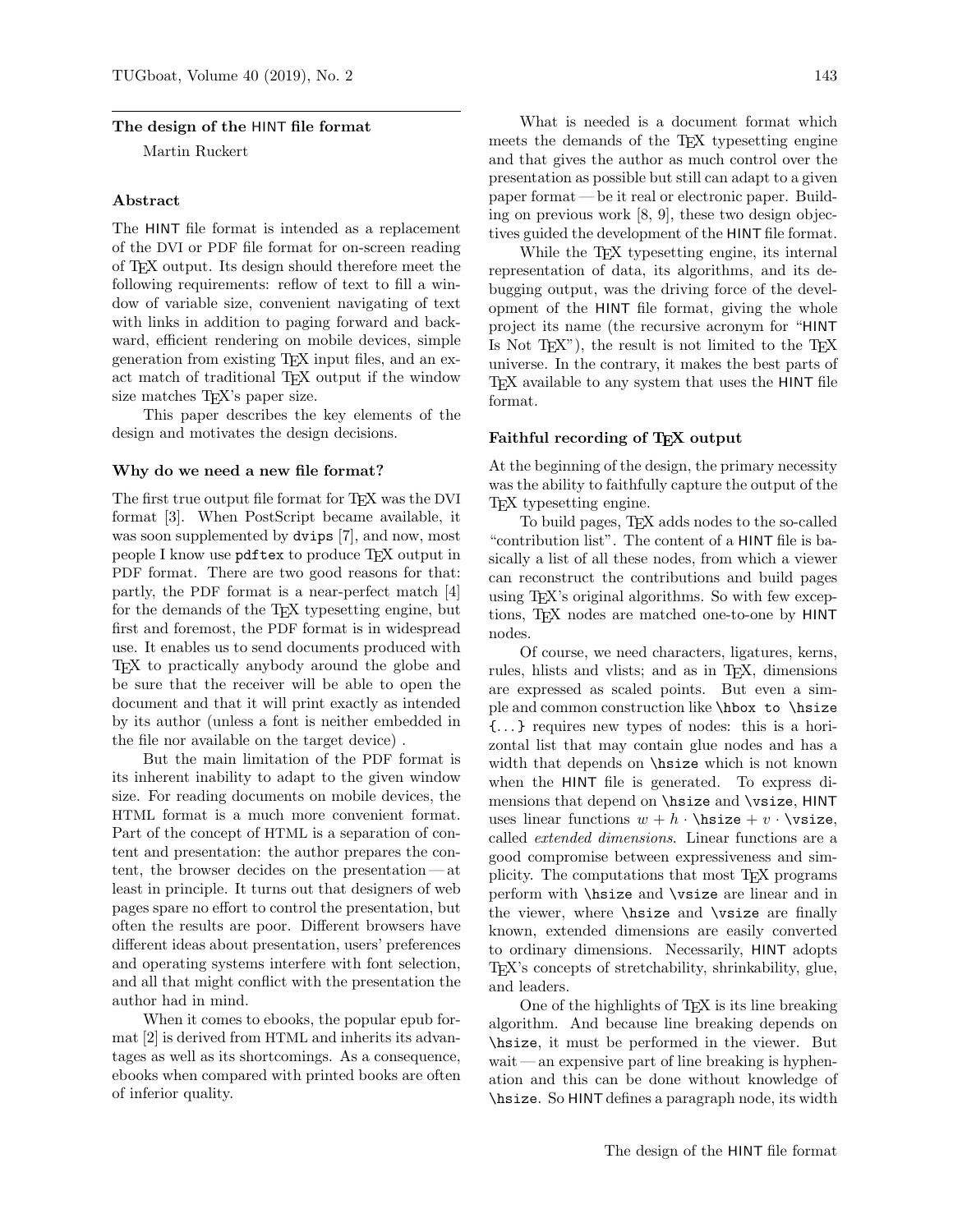is an extended dimension, and all the words in it contain all possible hyphenation points in the form of TEX's discretionary hyphens. To maintain complete compatibility between TEX and HINT, two types of hyphenation points had to be introduced: explicit and automatic. T<sub>F</sub>X uses a three pass approach for breaking lines: In the first pass, TEX does not attempt automatic hyphenation and uses only discretionary hyphens provided by the author. Likewise HINT will use in its first pass only the explicit hyphenation points. Given the same value of \hsize, TEX and HINT will produce exactly the same line breaks. In a paragraph node, HINT also allows vadjust nodes and a new node type for displayed formulas to make sure that the positioning of displayed equations and their equation numbers is exactly as in TEX.

The present HINT format also has an experimental image node that can stretch and shrink like a glue node. Therefore, images stretch or shrink together with the surrounding glue to fill the enclosing box. The insertion of images in TEX documents is common practice. But TEX treats images as "extensions" that are not standardized. In a final version of HINT, I expect to have a more general media node. I think it is better to have a clearly defined, limited set of media types that is supported in all implementations than a wide variation of types with only partial support.

One node type of T<sub>E</sub>X that is not present in HINT is the mark node. TFX's mark nodes contain token lists, the "machine code" for the TEX interpreter, and for reasons explained next, HINT does not implement token lists.

# Efficient and reliable rendering

On mobile devices, rendering must be efficient and files must be self-contained. To meet these goals, the proper foundation is laid in the design of the file format.

The most important decision was to ban the TEX interpreter from the rendering application. A HINT file is pure data. As a consequence, TEX's output routines (and with them mark nodes) were replaced by a template mechanism. Templates, while not as powerful as programs, will always terminate and can be processed efficiently. Whether they offer sufficient flexibility remains to be seen. It is a fact, however, that very few users of T<sub>EX</sub> or LAT<sub>EX</sub> write their own output routines. So it can be expected that a collection of good templates will serve most authors well.

The current template mechanism of HINT is still experimental. It is sufficient to replace the output routines of plain TFX and L<sup>AT</sup>FX.

HINT files contain all necessary resources, notably fonts and images, making them completely self-contained. Embedding fonts makes HINT files larger — the effect is more pronounced for short texts and less significant for large books — but it makes HINT files independent of local resources and of local character encodings. Indeed, a HINT file does not encode characters, it encodes glyphs. While HINT files use the UTF-8 encoding scheme, it is possible to assign arbitrary numbers to the glyphs as long as the assignment in the font matches the assignment in the text. The only reason not to depart from the standard UTF-8 encoding is to maximize compatibility with other software, e.g., to search for user-entered strings or for text to speech translation.

### Zoom and size changes

On mobile devices it is quite common to switch within one application between landscape or portrait mode to use the screen space as efficiently as possible. Further, users usually can adjust the size of displayed content by zooming in or out.

For rendering a HINT file, these operations simply translate into a change of hsize and vsize, with consequences for line and page breaking. While changing line breaks affects only individual paragraphs, changing a page break has global implications, making precomputing page breaks impractical. Consequently, the HINT file format must support rendering either the next page or the previous page based solely on the top or bottom position of the current page. In turn, this implies that it must be possible to parse the content of a HINT file in both forward and backward directions.

A HINT file encodes TEX's contribution list in its content section. To support bidirectional parsing, each encoding of a node starts with a tag byte and ends with that same tag byte. From the tag byte, the layout of the encoding can be derived. So decoding in the backward direction is as simple as decoding in the forward direction.

Changes in TEX's parameters, for example paragraph indentation or baseline spacing, pose another problem for bidirectional parsing. HINT solves this problem by using a stateless encoding of content. All parameters are assigned a permanent default value. To specify these defaults, HINT files have a definition section. Any content node that needs a deviation from the default values must specify the new values locally. To make local changes efficient, nodes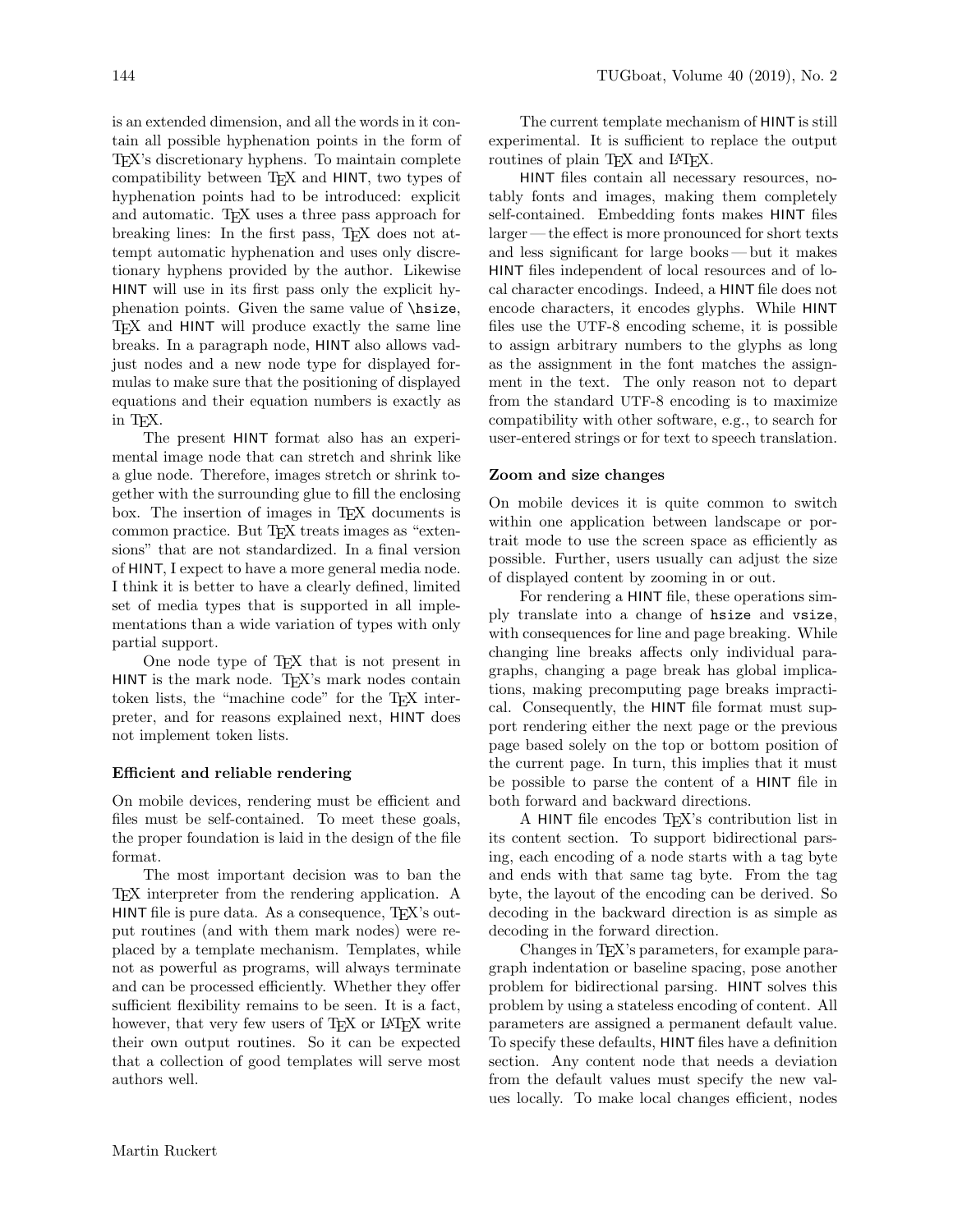in the content section can reference suitable predefined lists of parameter values specified again in the definition section, described next.

# Simple and compact representation

At the top level, a HINT file is a sequence of sections. To locate each section in the file, the first section of a HINT file is the directory section: a sequence of entries which specify the location and size of each section. The first entry in the directory section, the root entry, describes the directory section itself. The HINT file format supports compressed sections according to the zlib specification [1]. Using the directory, access to any section is possible without reading the entire file.

The directory section is preceded by a banner line: It starts with the four byte word hint and the version number; it ends with a line-feed character. The directory section is followed by two mandatory sections: the definition section and the content section. All further sections, containing fonts, images, or any other data, are optional. The size of a section must be less than or equal to  $2^{32}$  bytes. This restriction is strictly necessary only for the content section. It sets a limit of about 500 000 pages and ensures that positions inside the content section can be expressed as 32-bit numbers.

For debugging, the specification of a HINT file also describes a "long" file format. This long file format is a pure ASCII format designed to be as readable as possible. Two programs, stretch and shrink, convert the short format to the long format and back. They are literate programs [5], and constitute the format specification [10].

Since large parts of a typical content section contain mostly character sequences, there is a special node type, called a text node, optimized for the representation of plain text. It breaks with two conventions that otherwise are true for any other node: The content of a text node cannot be parsed in the backward direction, and it depends on a state variable, the current font. To mitigate the requirement for forward parsing, the size of a text node is stored right before the final tag byte. This enables a parser to move from the final tag byte directly to the beginning of the text. Since text nodes cannot span multiple paragraphs, they are usually short.

Inside a text node, all UTF-8 codes in the range  $2^5 + 1$  to  $2^{20}$  encode a character in the current font; codes from 0x00 to 0x20 and 0xF8 to 0xFF are used as control codes. Some of these are reserved as shorthand notation for frequent nodes. For example, the space character 0x20 encodes the interword glue, and others introduce font changes or mark the start of a node given in its regular encoding.

The two forms of content encoding, as regular nodes or inside a text node, introduce a new requirement: when decoding starts at a given position, it must be possible to decide whether to decode a regular node, a UTF-8 code, or a control code. Control codes have only a limited range and the values of tag bytes can be chosen to avoid that range. Conflicts between UTF-8 codes and tag bytes cannot be avoided, hence positions inside text nodes are restricted to control codes. A position of an arbitrary character inside a text node can still be encoded because there is a control code to encode characters (with a small overhead).

## Clear syntax and semantics

Today, there are many good formal methods to specify a file format, and the time when file formats were implicit in the programs that would read or write these files seems like ancient history. The specification of the HINT file format, however, is given as two literate programs: stretch and shrink. The first reads a HINT file and translates it to the "long" format and the second goes the opposite direction and writes a HINT file.

Of course, these programs use modern means such as regular expressions and grammar rules to describe input and output and are, to a large extent, generated from the formal description using lex and yacc. For this purpose, the cweb system [6] for literate programming had to be extended to generate and typeset lex and yacc files. I consider this representation an experiment. I tried to combine the advantages of a formal syntax specification with the less formal exposition of programs that illustrate the reading and writing process and can serve as reference implementations. The programs stretch and shrink can also be used to verify that HINT files conform to the format specification.

Specifying semantics is a difficult task and a formal specification is entirely impossible if the correctness depends partly on personal taste. Fortunately the new file format is just an "intermediate" format as part of the TEX universe. So the following commutative diagram is an approximation to a formal specification.